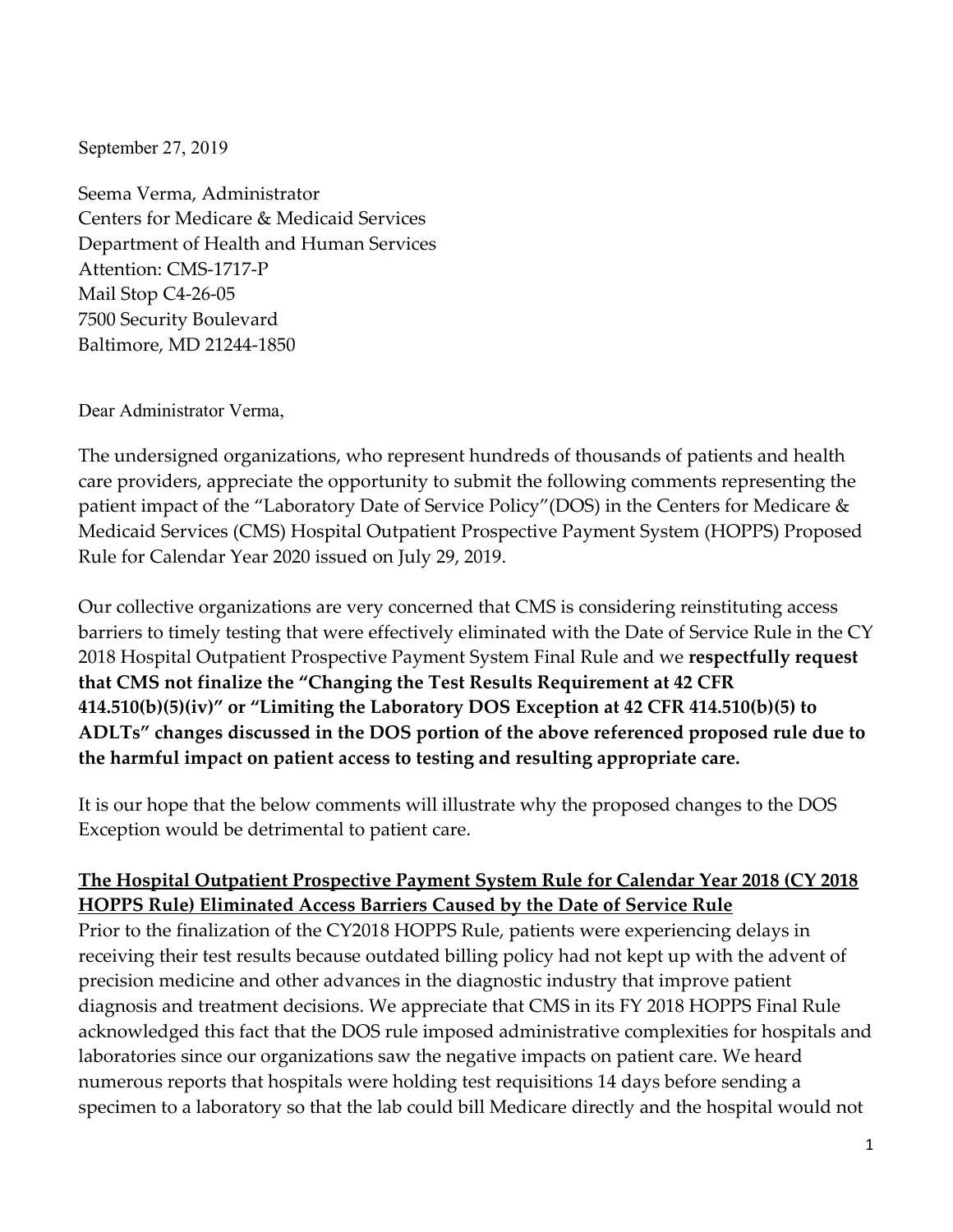have to get involved in payment issues with the laboratory and CMS. Prior to the CY 2018 HOPPS Rule change, we encountered cases where doctors were literally putting post‐it notes on patient files/ requisitions that said "hold for 14 days," creating unnecessary delays in patients receiving test results that are needed to identify the appropriate care plan.

Timely access to diagnostics that inform treatment decisions is critical for all patients, especially cancer patients. Clinical guidelines, including many from the National Comprehensive Cancer Network (e.g., NCCN Guidelines Version 6.2019 Non‐Small Cell Lung Cancer, NCCN Evidence Blocks and ‐ NCCN Guidelines Version 2.2019 Colon Cancer), recommend advanced diagnostic testing as an important clinical tool to aid in identification of appropriate treatment options or to recommend avoiding those unlikely to provide clinical benefit. A report on biomarker testing practices in community cancer centers cites the former DOS rule (in place prior to the CY2018 HOPPS Rule) in particular as a serious hurdle for appropriate genomic evaluation of non‐small cell lung cancer (NSCLC), and these hurdles have consequences: "These challenges can lead to under genotyping, with a recent series reporting as much as 40% and 60% of patients without guideline recommended EGFR and ALK testing, respectively, and 19% receiving cytotoxic chemotherapy before test result review. These factors also lead to under referral to clinical trials of molecularly targeted agents."1

## **Delays in testing lead to delays in care and create undue harm**

Prior to the CY 2018 Date of Service Exemption changes that were implemented in the CY 2018 HOPPS Rule, patients were at risk of undue harm due to delays in biomarker testing, which is the first step to accessing personalized therapies. In lung cancer, as well as many other cancers, patients are able to benefit from targeted therapies to treat their cancer; however, in order to identify the appropriate therapy, it is essential that individuals receive timely comprehensive biomarker testing to identify the most appropriate treatment plan for each unique individual. There is unequivocal evidence that targeted therapies, matched to a specific biomarker, are superior to chemotherapy, in improving survival of advanced-stage lung cancer patients, and therefore it is essential that patients receive timely information from comprehensive biomarker panels before the initiation of treatment.

In addition, delays in biomarker testing may not only impact the right treatment selection, but in fact, may lead to a patient getting matched to the **wrong** treatment. It is now well‐ documented that Non‐Small Cell Lung Cancer (NSCLC) patients with a driver mutation who receive an immune checkpoint inhibitor (ICI) **before they received a targeted therapy** show a much higher incidence of severe immune‐related adverse events. This has been reported in patients with EGFR mutations receiving osimertinib after an ICI<sup>2</sup>; and in patients with oncogenic alterations in ALK, ROS1, or MET receiving crizotinib after an ICI3.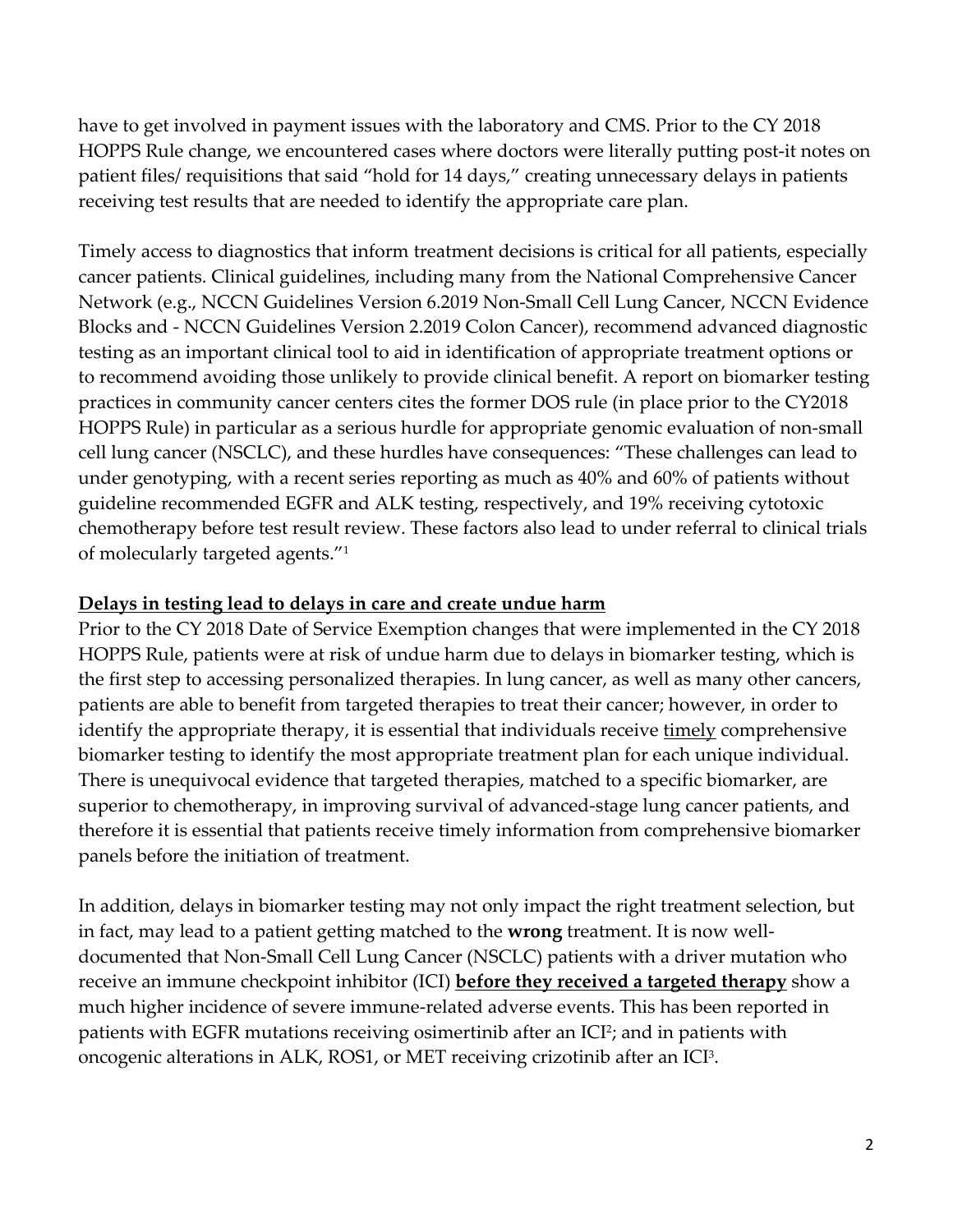The existing CY 2018 Date of Service Exemption has removed access barriers and is good for patients.

## **The proposed CY 2020 HOPPS Rule will reinstate access barriers**

We are very concerned that CMS is considering policy proposals that would reinstitute barriers for Medicare beneficiaries effectively limiting or eliminating access to advanced diagnostics in a timely manner. We cannot reinforce more how meaningful the CY 2018 DOS exception is for our patient communities, and we encourage CMS to maintain it.

Our organizations are most concerned with potential impacts of the proposed physician certification component of the proposed rule and the proposed limitation of the Laboratory DOS Exception to Advanced Diagnostic Laboratory Tests (ADLTs). Requiring physicians to certify whether or not the results of a test would be used to guide hospital treatment at a subsequent encounter would not only create additional administrative burdens for providers and hospital systems, thereby creating or contributing to delays in testing, but it also is unclear to us exactly how a physician would be able to make such determination with any degree of certainty. Given that very few tests have been granted ADLT status and that the ADLT eligibility requirements, including to be sole‐sourced, based on an algorithm, and unique, are unattainable for most molecular pathology tests, we are concerned with the proposal to limit the Laboratory DOS Exception to ADLTs as this would not capture many of the tests used for cancer patients, meaning that there would once again be delays in testing for many cancers which would create undue harm.

Going forward, we encourage CMS to continue to evaluate the impact of the Laboratory DOS Exception at least annually to ensure that access barriers do not continue to exist and that patients are able to access the test of their and their physician's choosing to ensure timely and accurate results. We also recommend that CMS take the necessary time to acquire meaningful data on the patient impact of the CY 2018 revisions to the DOS rule – which have been in place for less than 2 years – prior to implementing any additional changes to thoroughly understand the impact of these systematic changes.

In closing, our undersigned organizations ask CMS to **not limit beneficiary access to timely and appropriate molecular pathology testing by not finalizing the above‐referenced proposed changes to the DOS policy.** Our organizations were very thankful that CMS listened to stakeholder concerns in 2017 and were very pleased to see that the CY 2018 final rule protected patients from unnecessary delays in testing. We are thankful for the opportunity to comment on the proposed changes to the Laboratory Date of Service Policy in the proposed rule and we truly hope that CMS once again will listen to the concerns of the broad stakeholder community, and especially to the patient advocacy community as it did in 2017.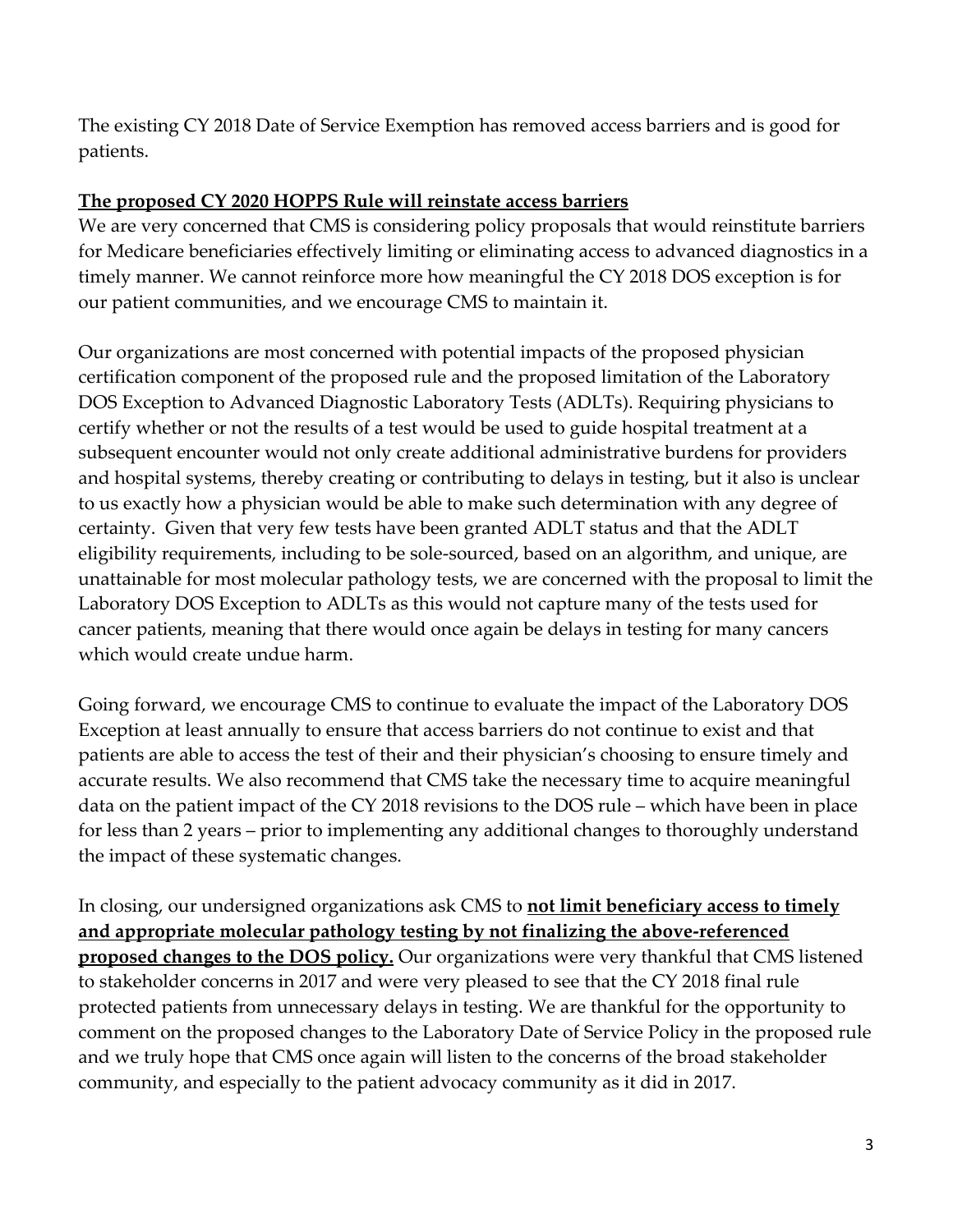If you have any questions or would like to engage in further dialogue please contact Kristen Santiago, Senior Director of Public Policy Initiatives, LUNGevity Foundation at 240‐454‐3105 or ksantiago@lungevity.org.

Thank you for your attention to this very important matter.

Sincerely,

American Lung Association AONN+ Association of Community Cancer Centers Cancer*Care* Caring Ambassadors Program, Inc. Colorectal Cancer Alliance Deadliest Cancers Coalition EGFR Resisters Fight CRC FORCE: Facing Our Risk of Cancer Empowered Free ME from Lung Cancer Friends of Cancer Research GO2 Foundation for Lung Cancer ICAN, International Cancer Advocacy Network International Association for the Study of Lung Cancer Lung Cancer Circle of Hope Lung Cancer Connection, Inc. Lung Cancer Foundation of America Lung Cancer Initiative of North Carolina LUNGevity Foundation Men's Health Network National Brain Tumor Society National Pancreas Foundation Oncology Nursing Society Pancreatic Cancer Action Network Prevent Cancer Foundation Pulmonary Fibrosis Foundation ROS1ders Upstage Lung Cancer Us TOO International Prostate Cancer Education & Support